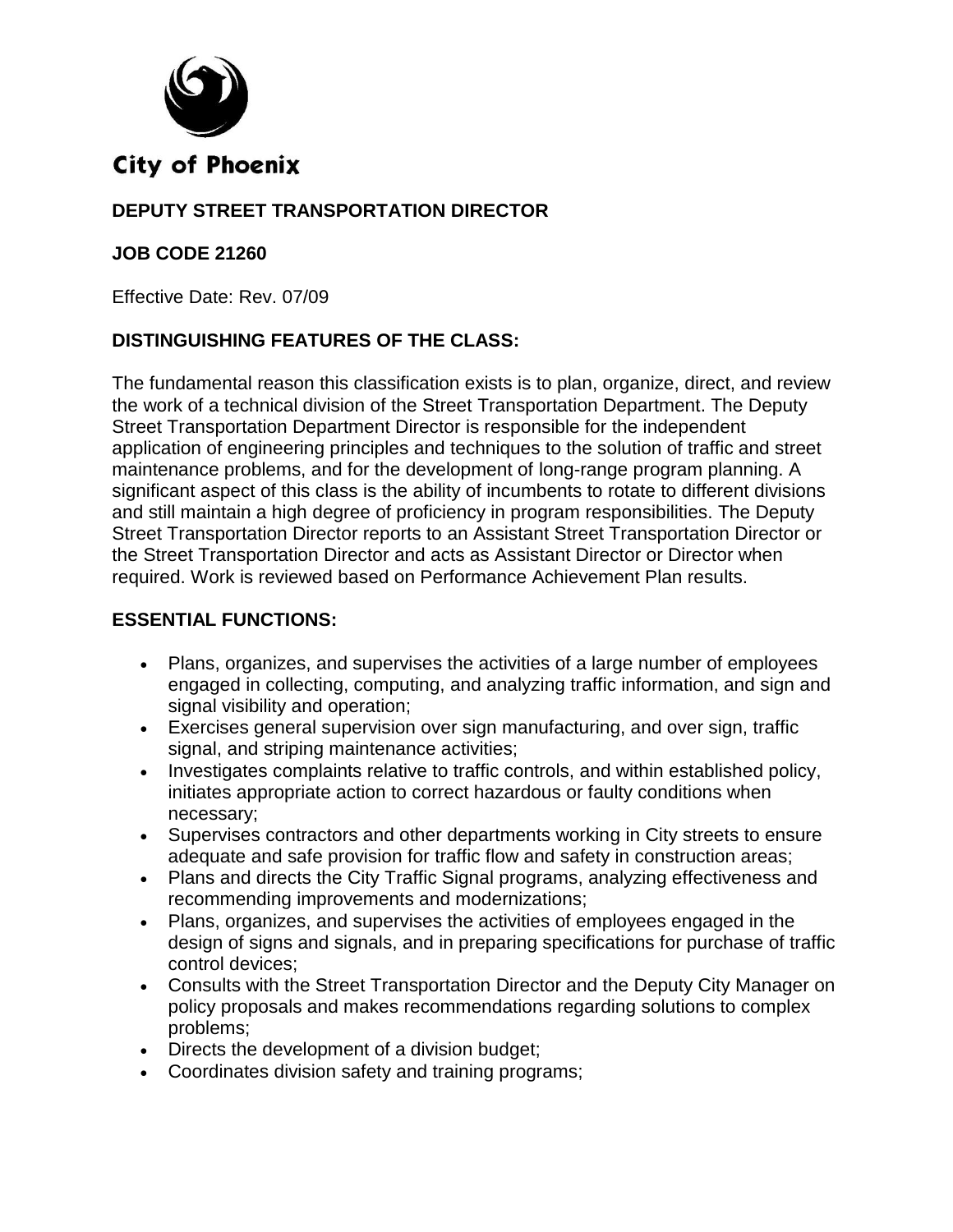

# **City of Phoenix**

- Communicates traffic engineering problems and proposed solutions to other departments, outside agencies, public officials, and citizens;
- Assists in recruiting, developing, and training professional staff;
- Maintains regular and reliable attendance;
- Demonstrates superior seamless customer service, integrity, and commitment to innovation, efficiency, and fiscally responsible activity;
- Works more than forty hours in a workweek without additional compensation to perform assigned job duties, including weekends, evenings, early morning hours, and holidays as required.

### **Required Knowledge, Skills and Abilities:**

Knowledge of:

- Civil Engineering principles and practices.
- Materials, methods, and practices essential to the construction, maintenance, and repair of streets, traffic signals, pavement markings, and signs.
- Principles of public administration.
- Theories and principles of modern management and organizational behavior, as well as the dynamics of local government.
- Current literature and research in the fields of traffic engineering and transportation planning.
- Statistical and research methods and computer design and analyses.
- Traffic laws and regulations relating to traffic control.
- The principles of highway design and the design and operations of traffic control devices.

Skill In:

 Performing technical research work and advising on complex traffic and civil engineering problems.

Ability to:

- Perform a broad range of supervisory responsibilities over others.
- Evaluate technical information and statistics to arrive at valid recommendations on the basis of such data.
- Communicate orally in the English language with customers, clients, and the public in face-to-face, one-on-one settings, in group settings, and using a telephone.